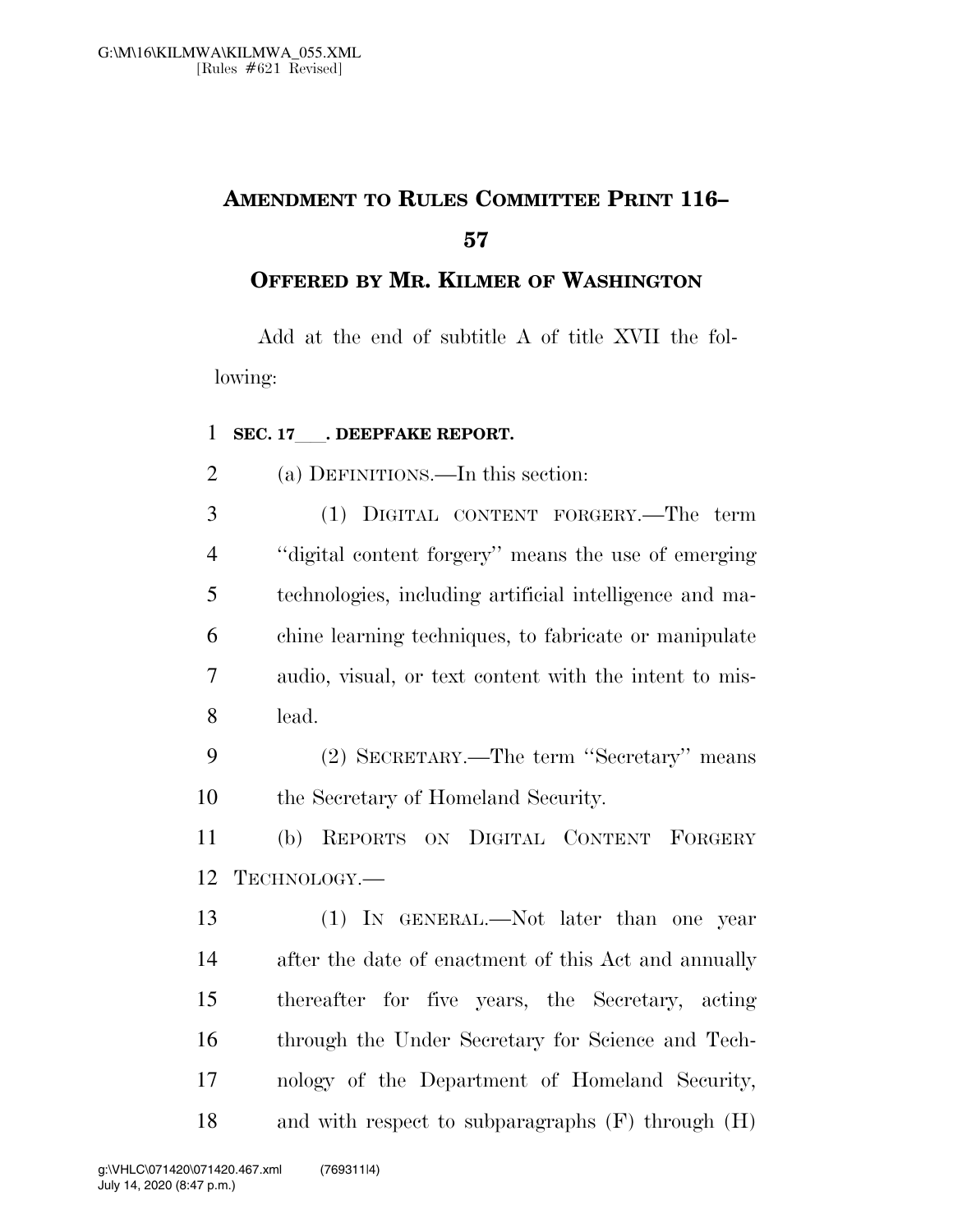| $\mathbf{1}$   | of paragraph $(2)$ , in consultation with the Director |
|----------------|--------------------------------------------------------|
| $\overline{2}$ | of National Intelligence, shall research the state of  |
| 3              | digital content forgery technology and produce a re-   |
| $\overline{4}$ | port on such technology.                               |
| 5              | (2) CONTENTS.—Each report produced under               |
| 6              | paragraph $(1)$ shall include the following:           |
| 7              | (A) An assessment of the underlying tech-              |
| 8              | nologies used to create or propagate digital con-      |
| 9              | tent forgeries, including the evolution of such        |
| 10             | technologies.                                          |
| 11             | (B) A description of the types of digital              |
| 12             | content forgeries, including those used to com-        |
| 13             | mit fraud, cause harm, or violate civil rights         |
| 14             | recognized under Federal law.                          |
| 15             | (C) An assessment of how foreign govern-               |
| 16             | ments, and the proxies and networks thereof,           |
| 17             | use, or could use, digital content forgeries to        |
| 18             | harm national security.                                |
| 19             | $(D)$ An assessment of how non-govern-                 |
| 20             | mental entities in the United States use, or           |
| 21             | could use, digital content forgeries.                  |
| 22             | (E) An assessment of the uses, applica-                |
| 23             | tions, dangers, and benefits, including the im-        |
| 24             | pact on individuals, of deep learning tech-            |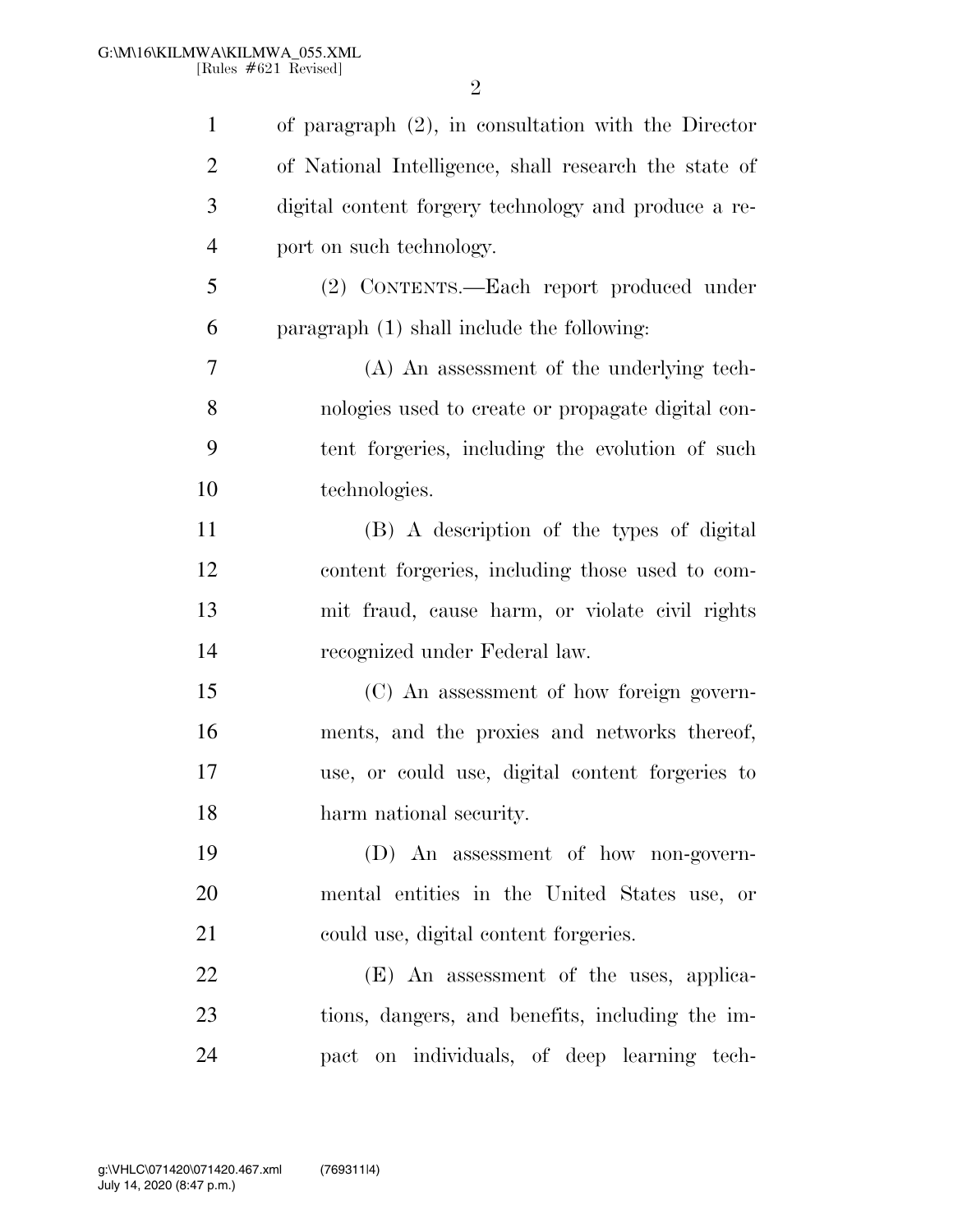nologies used to generate high fidelity artificial content of events that did not occur.

 (F) An analysis of the methods used to de- termine whether content is genuinely created by a human or through digital content forgery technology, and an assessment of any effective heuristics used to make such a determination, as well as recommendations on how to identify and address suspect content and elements to provide warnings to users of such content.

 (G) A description of the technological countermeasures that are, or could be, used to address concerns with digital content forgery technology.

 (H) Proposed research and development activities for the Science and Technology Direc- torate of the Department of Homeland Security to undertake related to the identification of forged digital content and related counter-measures.

 (I) Any additional information the Sec-retary determines appropriate.

23 (3) CONSULTATION AND PUBLIC HEARINGS.— In producing each report required under paragraph (1), the Secretary may